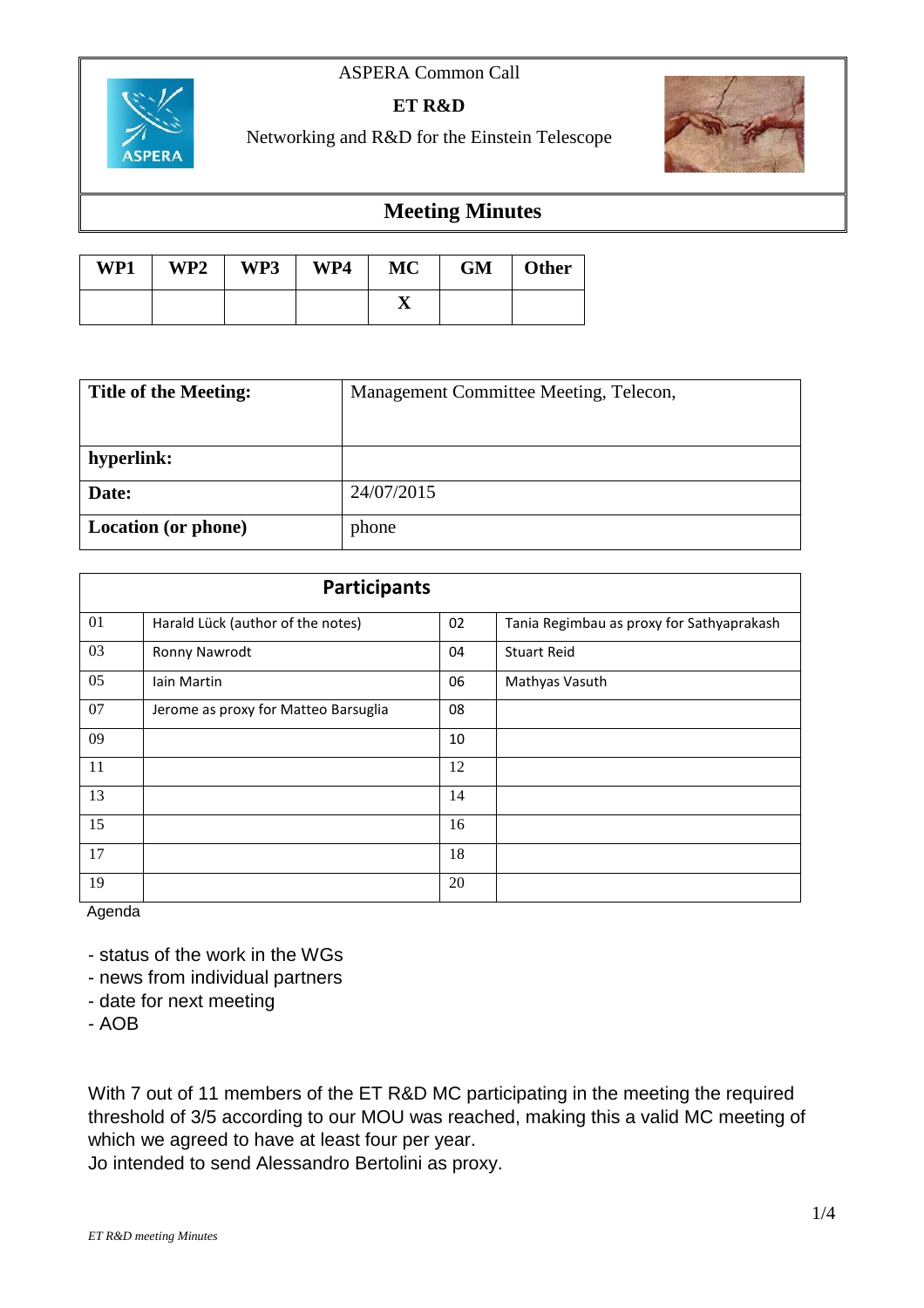Valentin Rudenko sent a report on work that happened in Russia: 1. concerning the works in the frame of W2

in past year we calculated of spectrum of Newtonian noises along the Baksan site tunnel in the frame of simple Saulson model when noises of mirrors separated at l=1km are considered as independent/ Now we have got data of synchronous seismic measurements at the three points along the tunnel and we are in the process of calculation of the correlation level of these noises (then we will use it to reduce the Newtonian background) This work we are doing in cooperation with La Sapienza group (leaded by Fulvio Ricci) we hope to get these results at the final report time (before the end of November)

2. concerning the cryogenic mirrors W3

we performed the experiment with mixed pair of mirrors at FP cavity: one is CaF2 (spherical) and second from "sital" (russian zerodure) we went through 300 K down up to 4 K measuring the variation of Finesse and contrast. (Ronny have got from us some illustrations with it)

now we are in the process of making the same experiment in a more pure manner: at two CaF2 mirrors with Finesse 3000. At the moment the model of Aluminium FP cavity with these mirrors attached and tuned is in the cryostat with good vacuum. But the cooling experiment was postponed at September.

Our general plan is to finish this experiment with CaF2 and then repeat the same measurement with sapphire mirrors. So in our final report in November we'll present the both results with CaF2 and sapphire mirrors.

I believe that works in Vyatchanin's section W4 he will inform you separately

Status of the working groups:

WG1: Tania as representative for WG1

Two mock data challenges have been done. The team produced signals for the second one and started four different analyses. Compact binaries up to z=10 with 1 event every 200 seconds, burst, SuperNova and ringdown analyses.

One analysis is completed – a search for long compact binary inspirals down to starting frequencies of 5 Hz, where the individual inspiral lasts between a few hours and days. A resulting paper will be submitted around September. The results could be improved compared to the first MDC, which only went down to 10 Hz. The team was able to separate sources and reduce the false alarm rate considerably. The estimated source parameter (mass and distance) error bars could be improved by an order of magnitude. The mass estimate error bar is smaller than 1%. Individual binaries could be extracted up to z=5. The rest forms a background after removal of individual sources.

In the burst search and search for intermediate mass blck hole binaries loud events could be extracted, but the distance could not yet be recovered well.

The team is about to start the third MDC around October.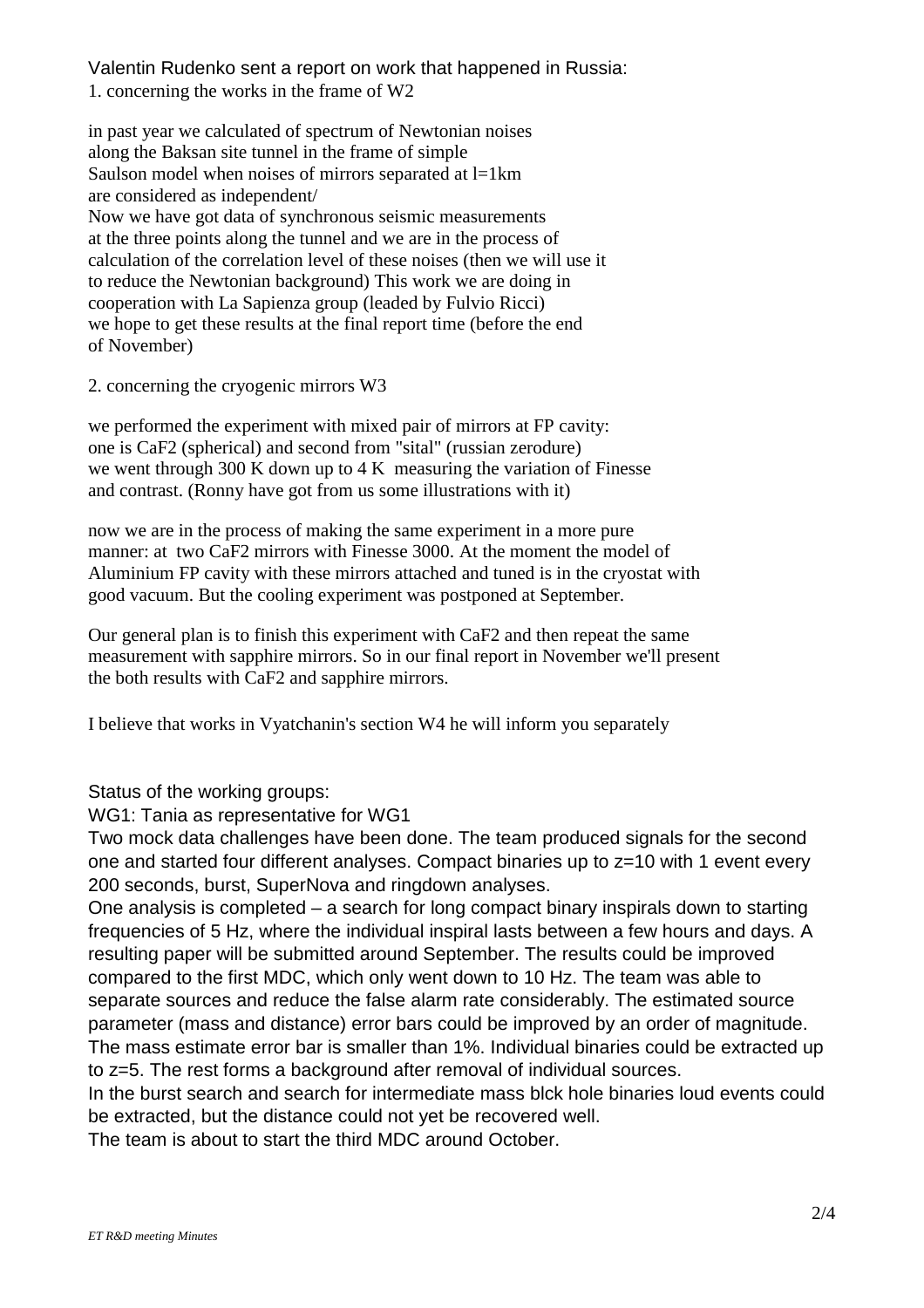This time they will focus less on analytical aspect than on the science to be extracted, i.e. parameter estimation and cosmology.

All available methods to constrain dark energy will be used for analysis.

Many team members are busy with preparations for (and later the conduction of) LIGO data analysis, such that fewer people are remaining for ET work.

WG2: no representative of the working group present.

Mathyas Vasuth reported on the Hungarian efforts:

There was a small delay in the construction of the seismic station for the Matra mountains. The construction of concrete cubes hosting the sensors will be done in August. Testing of the sensors from the Polish group will take 2-3 month and then a long term data taking period will start. The sensors and DAQS themselves are ready.

WG3: Ronny Nawrodt: Preparations for the cryogenic birefringence measurements have substantially been done and the experiments will be performed in August and September. Discussions between Jena and Glasgow on the details of the collaboration are ongoing. The Russian side is making some limited progress. There has been no feedback on the whispering gallery mode work. Ronny will enquire again. We know that some work with Silicon is going on there but do not have any detailed information of status nor on experiments performed.

Ronny reported that he Russian group has done some Finesse measurements of a CaF2 cavity over a wide range of temperatures (see also Valentin's report above). Results have not yet been reported.

Silicon surface tests still need to be done. Such tests (AFN and STM) will be performed in Jena in the summer. The enhanced surface absorption still remains a mystery, but can be removed by proper polishing.

WG4: no report. Conor Mow-Lowry was named as a representative by Andreas but was out of e-mail contact and only realized after the meeting.

Harald Lueck reported on some work done in Hannover on ET LF control signals, verification of the ET LF sensitivity curve (or rather attempts thereof), analysis of effects of the long distance between ITM and SR mirror (keyword: twin signal recycling) and simulations of filter cavities for squeezing with FINESSE. Attempts to reproduce the DS sensitivity curve for ET LF so far failed and all different codes yield slightly different sensitivities. Analysis is ongoing.

Additional info from the labs:

Glasgow Uni: (audio was pretty poor. Not sure I understood everything correctly) Iain reported that surface absorption could be removed by re-polishing surfaces. Angus is writing a paper on the results. Homogeneity of large pieces was tested and inhomogeneities at a 4ppm level and a slight gradient found. A birefringence experiment is discussed together with Jena.